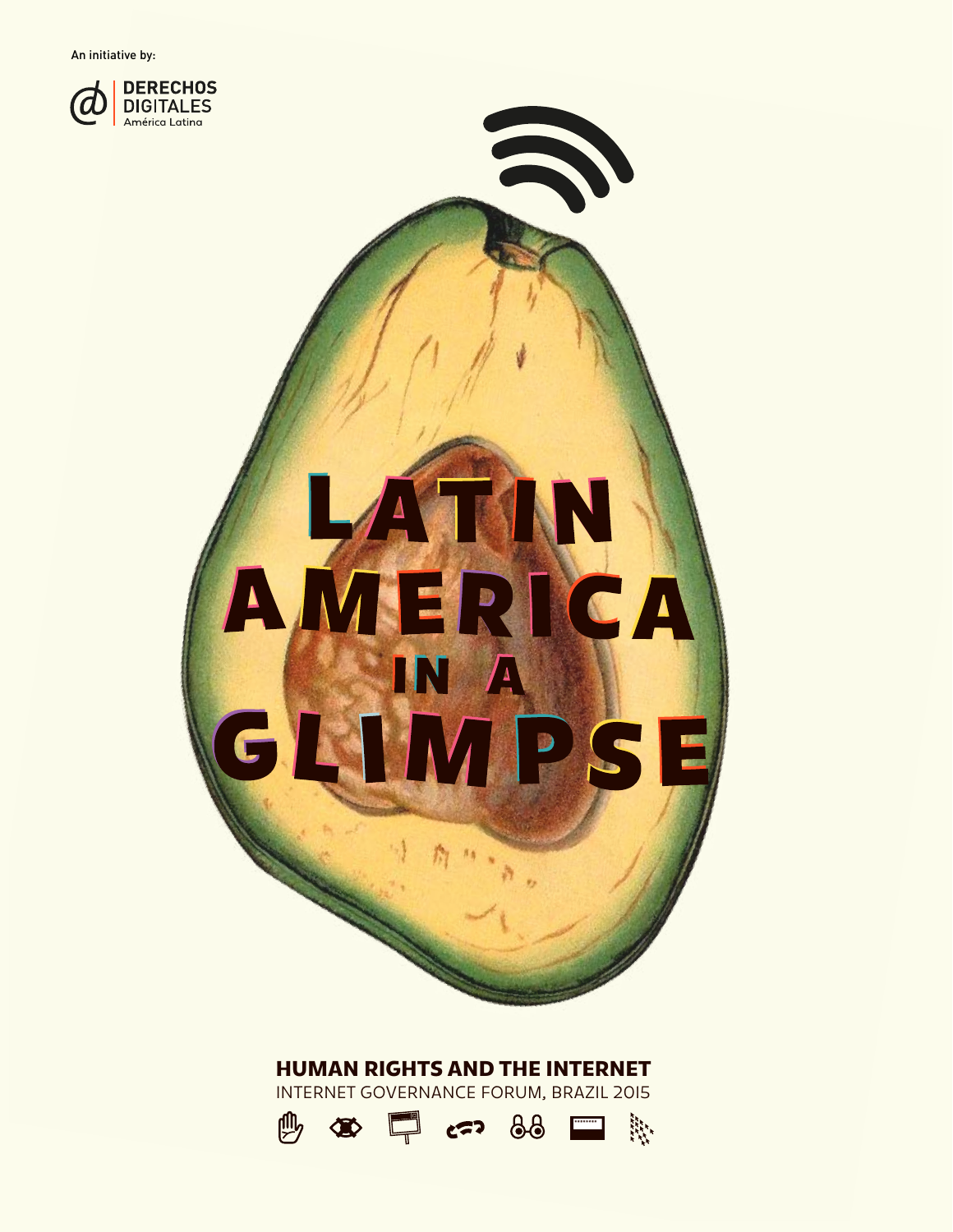This document presents a summary of the most relevant events with respect to human rights and the internet in Latin America in 2015. As the international community gathers at the Internet Government Forum 2015, it is our hope that this summary can help broaden participants' knowledge about the region.

Derechos Digitales has coordinated this initiative, and developed it in partnership with the Association for Communications Progress (APC) and Coding Rights of Brazil. It was completed on October 15, 2015.









Latin America in a Glimpse is licensed under a Creative Commons Attribution 4.0 International license (CC BY 4.0): creativecommons.org/licenses/by/4.0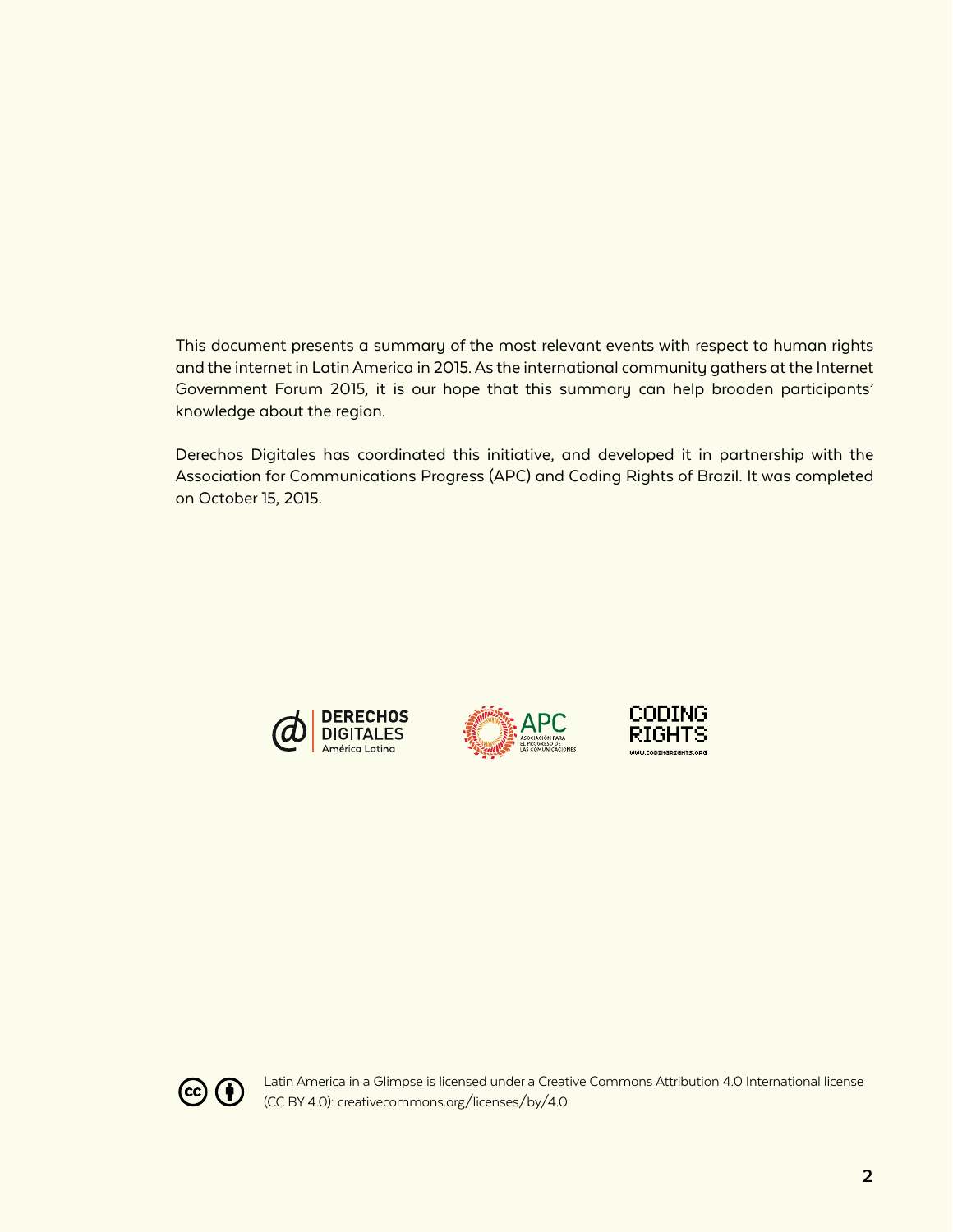### Net Neutrality

Several Latin American countries have legal protections for net neutrality,<sup>1</sup> a principle that guarantees the possibility that the internet will be a platform for open communication and freedom of expression for all citizens. However, in spite of this, the threat to net neutrality was one of the most debated themes in our countries in 2015.

- **Internet.org/Free Basics arrived in the region:** After Paraguay served as the guinea pig in the region, Internet.org (now known as Free Basics), announced its arrival in Latin America at the Summit of the Americas. In the region, opposition to Facebook's project has come from voices within civil society, the technical community and other parties interested in internet governance.<sup>2</sup> It has been criticized for presenting itself as a false solution to the problem of connectivity in Latin America, for putting the privacy of its users at risk and for not taking into account the opinion of civil society. Despite this, governments, internet suppliers and Facebook have continued to move ahead with implementation in countries such as Colombia, Panama, Brazil, Bolivia, Peru and Guatemala.
- $\cdot$  In **Brazil**, 34 civil society organizations delivered a letter to the government<sup>3</sup> that criticized Internet. org/Free Basics on the grounds that "it could threaten the future of information society, the economy in a digital environment and the rights of the users of the internet, in addition to privacy, liberty of expression and net neutrality." For its part, the government announced an interdepartmental commission to study the project.<sup>4</sup> In addition, the matter of zero-rating is an important part of the public consultation process regarding the way that the Marco Civil law of the internet will enter into force.
- **Ecuador:** After a rather short debate and with only limited participation of the citizenry, the National Assembly of Ecuador approved the new Organic Law of Telecommunications. One of the objectives of the law is to protect net neutrality, but local activists denounced that the regulation permits service providers to establish "pricing plans consisting of one or several services, or of one or several products of a service," which violates the net neutrality principle and leaves its users defenseless in the face of potential abuses by ISPs.<sup>5</sup>
- **Colombia:** At the start of the year, the Colombian government announced its intention to repeal Article 56 of the 2010-2014 National Development Plan, which consecrates net neutrality in the country. This is because it considered the regulations concerning net neutrality found in Resolution 3502 of 2011 to be sufficient. A diverse array of organizations from Colombian civil society<sup>6</sup> asked the government not to do away with the article, arguing that it is "beyond being a simple attribution of the government's regulatory power is in fact the norm that recognizes and gives substance to the principle of net neutrality." In the end, the government did not do away with the article.

<sup>1</sup> Visit:<https://www.thisisnetneutrality.org/>

<sup>2</sup> Civil society's declaration regarding Internet.org / Free Basics en América Latina. August 8, 2015. https://www.derechosdigitales. org/wp-content/uploads/DeclaracionInternet.org\_.pdf

<sup>3</sup> Em carta a Dilma entidades criticam parceria com Facebook April 24, 2015. https://www.brasil247.com/pt/247/midiatech/178339/ Em-carta-a-Dilma-entidades-criticam-parceria-com-Facebook.htm

<sup>4</sup> Governo cria comissao para estudar o Internet.org do Facebook June 10, 2015. http://www.telesintese.com.br/governo-criacomissao-para-estudar-o-internet-org-facebook

<sup>5</sup> La neutralidad de la red se debilita en Ecuador January 31, 2015. http://www.digitalrightslac.net/es/la-neutralidad-de-la-red-sedebilita-en-ecuador/

<sup>6</sup> La neutralidad en internet en riesgo con el PND. March 5, 2015. http://laotraorilla.co/index.php/noticias/107-http-flip-org-co-escontent-carta-abierta-al-gobierno-y-los-congresistas-colombianos-sobre-la-neutralidad-de-internet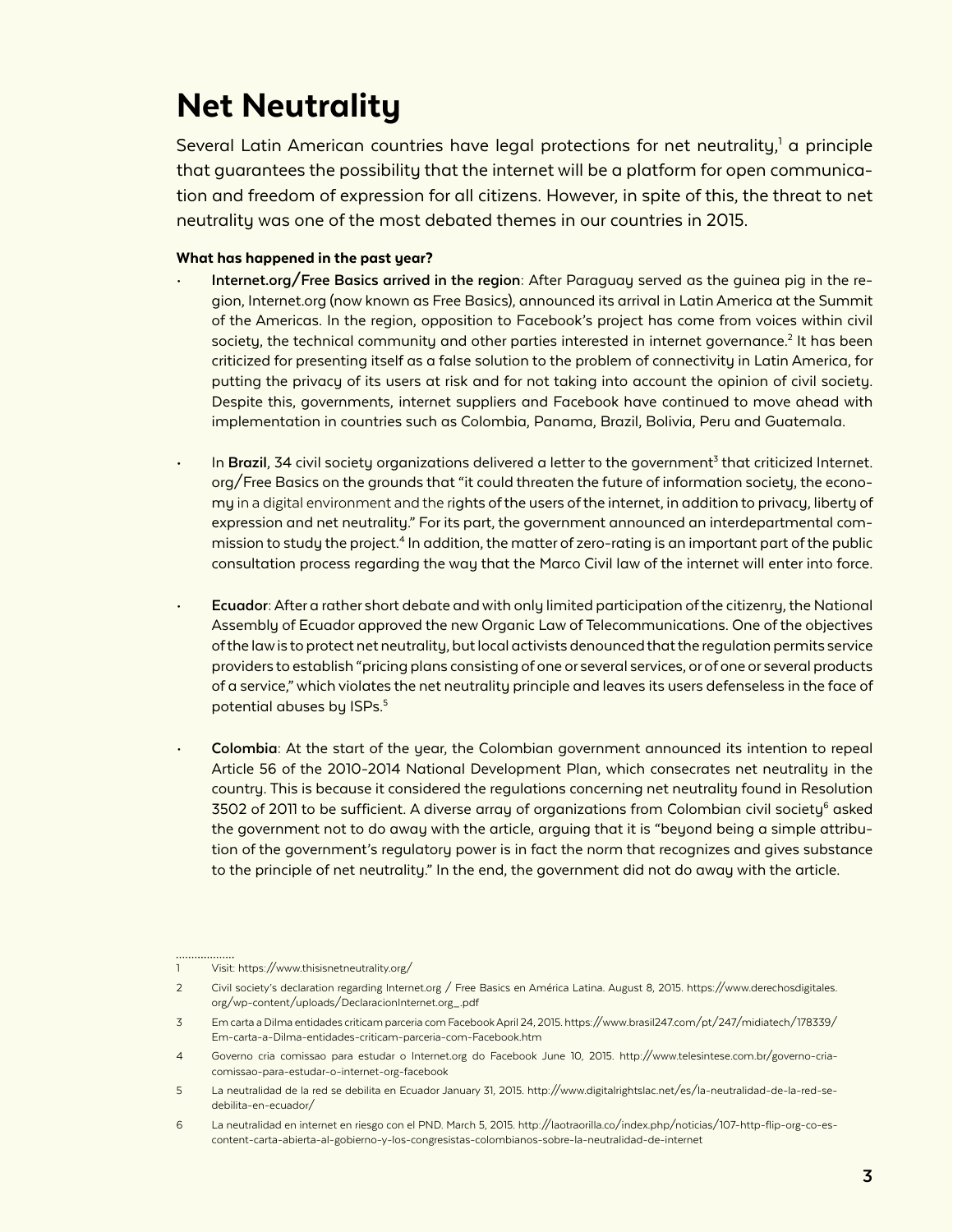#### **Case study: Civil Society and Internet.org/Free Basics**

44 civil society organizations from Latin America made a statement about Internet.org/Free Basics at the last IGF Regional meeting of Latin America and the Caribbean, which took place in Mexico City in August 2015, and declared that:

- 1. Internet.org/Free Basics is not the solution to problems of access to the internet for millions of people in our region.
- 2. Additionally, there are serious concerns regarding the lack of protection of personal data for users of this service.
- 3. By favoring a reduced group of services over others, Internet.org/Free Basics constitutes a flagrant violation of the net neutrality principle.
- 4. The absence of civil society, the technical community and other parties interested in internet governance in the decision-making process around the implementation of Internet. org/Free Basics in the countries of the region is worrisome.

\*More info in Eng/Spanish is available at: derechosdigitales.org/internetesnuestra

#### **Threats**

- Though regulations concerning net neutrality exist in the region, they do not appear to be an obstacle to prevent the offering of zero-rating services. Since the laws do not explicitly deal with zero-rating plans, the ISPs have come up with ways to circumvent the regulations, and organizations responsible for ensuring compliance with the law do not have the necessary competencies or resources for carrying out this function.
- Governments appear to confuse zero-rating services with policies that offer real access to the internet to the great number of marginalized people in our region. This sets up a false dilemma between net neutrality and access to the internet.
- Facebook, the governments and the ISPs implicated in Free Basics have failed to consider the public interest, as represented by civil society, in the planning and implementation of this project. In addition, in many of the countries where they have announced an agreement, relevant voices from within civil society have not been listened to, and the opposition has an uphill battle.

#### **Opportunities**

- The emergence of zero-rating services (such as Free Basics) has returned to shed light on a theme that seemed to have been forgotten by many of our governments: real access to the internet for much of the population in our region.
- Latin America can help bring the global discussion on net neutrality to the next stage, enriching the concept through its experience in legal initiatives and its application; such as its relation to themes like access to the internet, technological neutrality, and privacy, among others.
- The region's civil society organizations can leverage their vast experience to develop arguments for and support the implementation of alternative solutions to negotiate the digital divide. These include advocacy for public access strategies, the spread of community wireless networks and the adoption of measurements for infrastructure sharing, among others.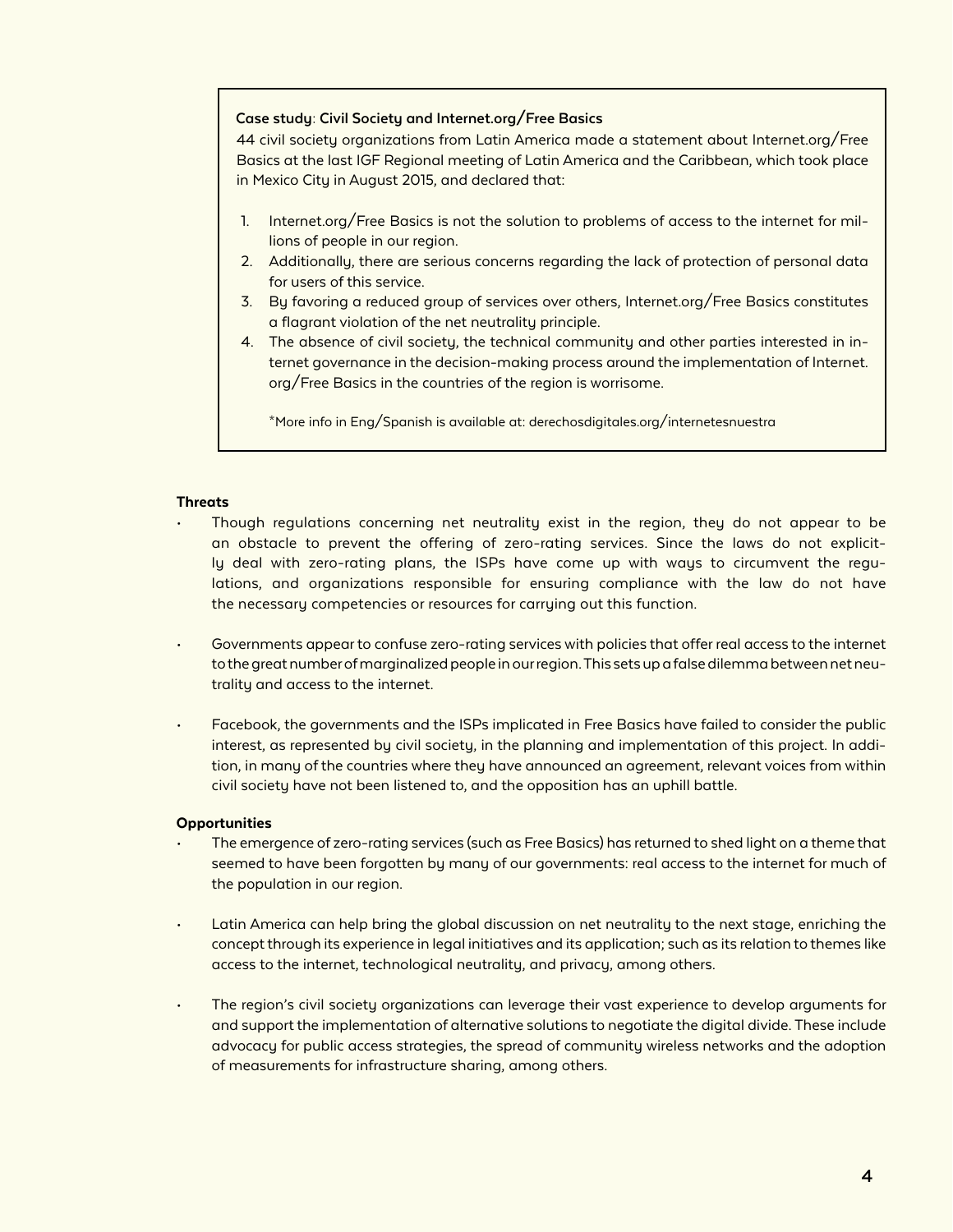## **Cybersecurity**

Governments, businesses, civil society organizations and regional groups in Latin America have become increasingly preoccupied with cybersecurity, and many countries are working to expand their policies in this area.

- The **Fifth Summit of Latin American Security Analysts** took place in Santiago, Chile this year and Kaspersky,<sup>7</sup> the expert cybersecurity company that has collaborated in this area with Interpol since 2014, presented the data it has collected: From January through August 2015, there were 398 million instances or digital attempts to compromise users' information. Brazil, Mexico and Peru registered the biggest number of threats.
- $\cdot$  A report solicited by the OAS (Organization of American States) and produced by Trend Micro<sup>8</sup> determined that Latin America is one of the zones that runs the biggest risk of cyberattacks due to lack of investment by governments and companies. The report showed that there were attempts to manipulate the systems of government institutions, such as through a network or control system, in 14 countries, including Mexico, Brazil, the United States, Chile, Panama and Peru.
- The **OAS**, through the Interamerican Committee Against Terrorism (CICTE), has developed a regional cybersecurity program that seeks to strengthen the security of and monitor the protection of critical information infrastructure in the entire continent, and in this year has lent help to various countries in the region through its cybersecurity policies.<sup>9</sup>
- **Colombia** announced the structuring of a new policy that will enable the public, private, academic sectors and civil society to work together to fight and prevent cyber delinquency.10 **Paraguay** began a multisectoral discussion on the development and articulation of a National Strategy of Cybernet Security, which will also take input from civil society.11 **Chile** created the Interministerial Committee on Cybersecurity, which aims to raise the country's standards to the international level in order to fight eventual threats on the internet,<sup>12</sup> while the United States advised Uruguay in this area.<sup>13</sup> For its part, **Bolivia** plans to create a "sovereign cloud" to increase its cybersecurity.<sup>14</sup>
- **Brazil** armed itself with an investigatory parliamentary commission on internet crimes in order to deal with themes such as bank fraud,<sup>15</sup> but in the hearings that followed, representatives from the Motion Picture Association (MPA) emphasized piracy, advocating for the removal of content protected by

<sup>7</sup> Crecen los ataques en línea. August 29, 2015. http://www.cooperativa.cl/noticias/tecnologia/internet/seguridad/crecen-losataques-en-linea-dos-de-cada-10-chilenos-han-sido-victimas/2015-08-29/121128.html

<sup>8</sup> OEA advierte contra amenaza de ciberataques en América Latina. August 25, 2015. http://www.cioal.com/2015/08/25/oeaciberataques-amenazan-a-america-latina/

<sup>9</sup> Seguridad cibernética en Latam: actuación de la OEA. June 17, 2015. https://antivigilancia.org/es/2015/06/construye-tuseguridad-la-actuacion-de-la-oea-en-seguridad-cibernetica/

<sup>10</sup> La hoja de ruta de la ciberseguridad. August 3, 2015. http://www.elespectador.com/noticias/economia/hoja-de-ruta-ciberseguridadarticulo-576914

<sup>11</sup> Abrirán debate sobre plan nacional de ciberseguridad. May 5, 2015. http://www.lanacion.com.py/2015/05/05/abriran-debatesobre-el-plan-nacional-de-ciberseguridad/

<sup>12</sup> Gobierno crea comité interministerial para la seguridad en internet April 20, 2015. http://www.publimetro.cl/nota/cronica/ gobierno-creo-comite-interministerial-para-la-seguridad-en-internet/xIQodt!qru6laKnLKlk/

<sup>13</sup> EEUU asesora a Uruguay en ciberseguridad. April 9, 2015. http://www.elobservador.com.uy/eeuu-asesora-uruguay-ciberseguridad-n302337

<sup>14</sup> Bolivia planea crear una nube soberana para aumentar su ciberseguridad. February 25,2015 http://www.minci.gob.ve/2015/02/ bolivia-planea-crear-una-nube-soberana-para-aumentar-su-ciberseguridad/

<sup>15</sup> See http://www2.camara.leg.br/atividade-legislativa/comissoes/comissoes-temporarias/parlamentar-de-inquerito/55a-legislatura/cpicrimes-ciberneticos/conheca-a-comissao/criacao-e-constituicao/ato-de-criacao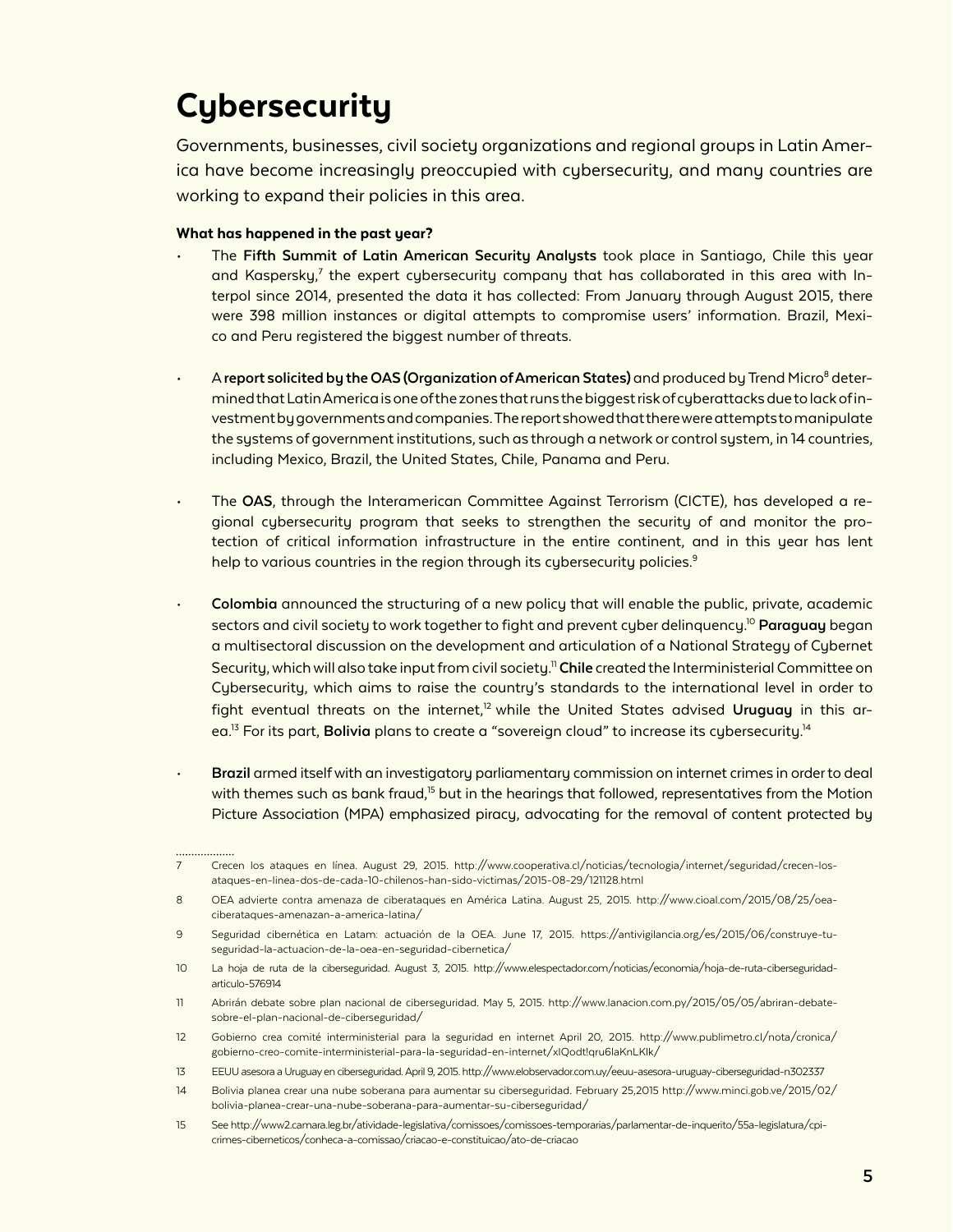copyright with mechanisms that violate net neutrality, freedom of expression and due process.

#### **Case study: OAS and civil society**

The last edition of "Latin America in a Glimpse" mentioned how the report "Cybersecurity Trends in Latin America and the Caribbean 2014," done by the OAS, was worrisome due to its lack of human rights language.

In 2015, the regional body began to involve civil society organizations in discussions relating to cyber security. In reality, the OAS has made a public call for interested organizations to sign up to participate in its related activities.

A positive outcome of this new approach would be cybersecurity policies that reinforce and strengthen national security, while at the same time protecting and respecting the human rights of all citizens.

#### **Threats**

- Many of the governments have recently further expanded their cybersecurity policies, and security often seems to take precedence over human rights, especially given a general climate in which there is a tendency to militarize questions of cybersecurity. There is a lack of resources, training and knowledge on the technical aspects necessary to generate an approach that compromises neither human rights nor network security.
- Civil society in the region has only recently begun to work on these themes, so the lack of knowledge and experience, coupled with the lack of participation in spaces that are usually only reserved for the state, makes their participation more difficult.

#### **Opportunities**

Some of the governments of the region have not only shown an openness to creating policies around cybersecurity, they have also included participation from civil society that can help introduce a human rights perspective. Thus, it is essential to take advantage of such spaces and to demand such spaces in countries where they do not exist presently.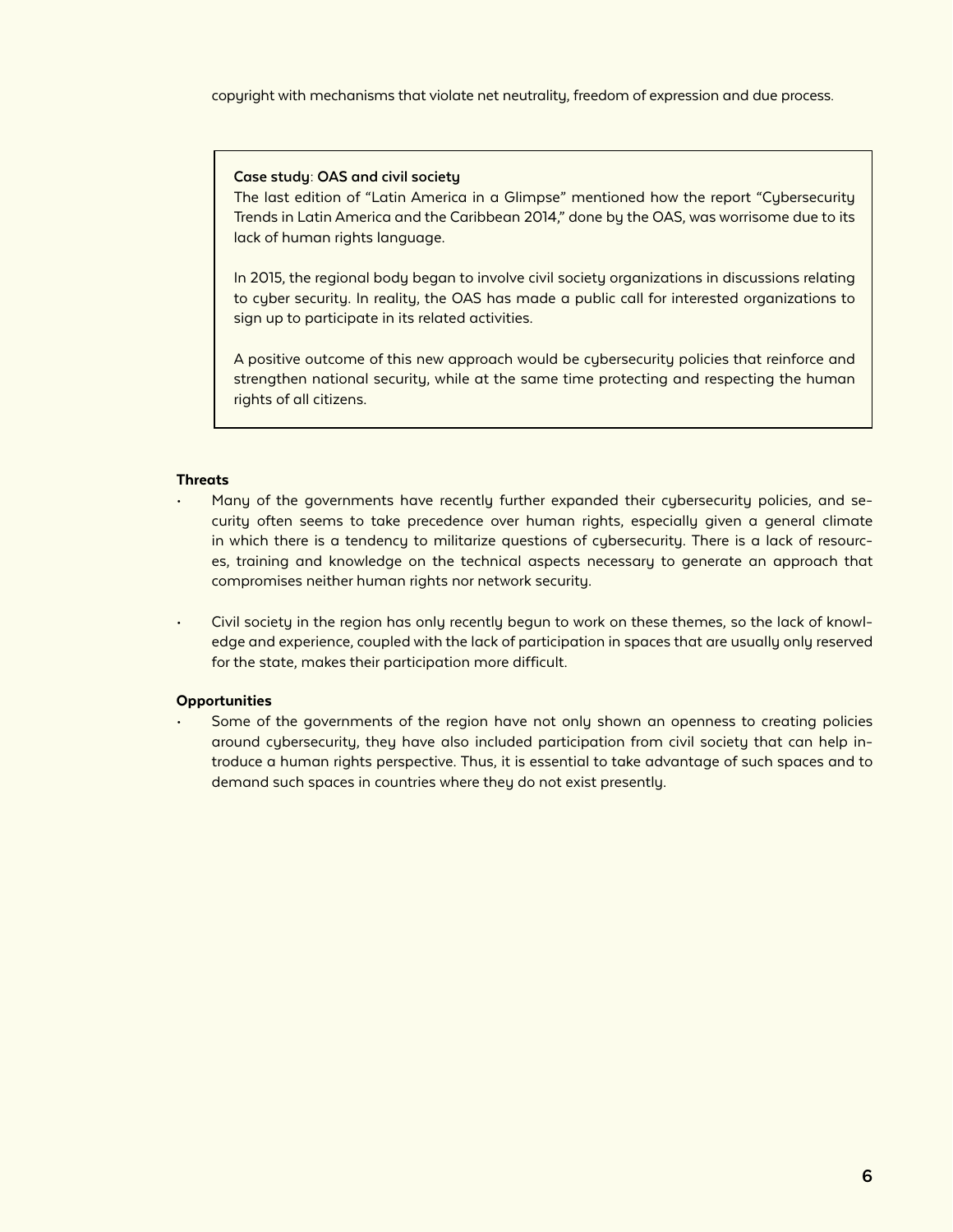### Freedom of Expression

This year, the region saw many noteworthy threats and attacks on freedom of expression online. One of the most important themes in this area was the so-called "right to be forgotten."

- **Satire is persecuted:** The president of Ecuador, Rafael Correa, publically denounced @CrudoEcuador, which published humorous memes about political figures, as being part of a network paid by the opposition to disqualify and destabilize the government. This triggered a series of incidents that forced the webmaster to relinquish his anonymity and endure threats to his family.<sup>16</sup> This lead to a statement of concern by the Special Rapporteur for Freedom of Expression of the Inter-American Commission for Human Rights (CIDH).<sup>17</sup> In Brazil, different courts reviewed and discarded cases attempting to prosecute satire on the internet.<sup>18</sup> Meanwhile, in Mexico, a bill was presented before the local Congress of the state of Sonora to regulate memes and other types of publications on social networks that could be considered offensive.<sup>19</sup>
- **Pursuit of anonymity:** In **Chile**, a proposed amendment to the press law would have put social networks in the same category as "digital newspapers," implying that they should be registered addresses and held legally responsible, among other requirements that impact freedom of expression on the internet. After a public debate, the language of the amendment was modified.<sup>20</sup>
- In **Argentina,** some legislators have proposed a "National Anti-Discrimination Act" which seeks to eradicate all forms of discrimination through regulations that employ overly lax definitions and strict monitoring criteria. This creates incentives to stifle criticism and prevent the free flow of ideas on the internet, and consequently endangers the right to privacy and freedom of expression.<sup>21</sup>
- In **Colombia**, a bill seeks to regulate streaming services operating in the country, turning them into a public service and assigning additional obligations to them. However, in the eyes of local activists, the initiative threatens the exercise of fundamental rights such as freedom of expression or access to information.<sup>22</sup>
- Attack on media and journalists: In Brazil, several journalists have received multiple threats,<sup>23</sup> with the most extreme case being that of a blogger who was decapitated and killed.<sup>24</sup> Additionally, there have been virtual attacks on blogging platforms, such as the blog Reporter Brasil, which promotes the

<sup>16</sup> El creador de Crudo Ecuador apareció por primera vez frente a una cámara de televisión. March 22, 2015. http://www.elcomercio. com/actualidad/aparece-creador-crudoecuador-television-facebook.html

<sup>17</sup> Relatoría especial insta a Ecuador a velar por la seguridad de ciudadano detrás de "Crudo Ecuador". February 25, 2015. http://www. oas.org/es/cidh/expresion/showarticle.asp?artID=979&lID=2

<sup>18</sup> O riso na rede: novos desafios à liberdade de expressão. August 31, 2015 http://www.internetlab.org.br/pt/opiniao/o-riso-na-redenovos-desafios-a-liberdade-de-expressao/

<sup>19</sup> Ley Antimemes: ¿Amenaza a la libertad de expresión? July 1, 2015. https://www.derechosdigitales.org/9073/amenaza-a-la-libertadde-expresion/

<sup>20</sup> Diputados modifican redacción del polémico "proyecto de ley de medios digitales". April 23, 2015. https://www.derechosdigitales. org/8582/chile-diputados-modifican-redaccion-del-polemico-proyecto-de-ley-de-medios-digitales/

<sup>21</sup> Argentina: La censura de internet como forma de combate contra la discriminación. July 21, 2015. https://www.derechosdigitales. org/9198/la-censura-de-internet-como-forma-de-combate-contra-la-discriminacion/

<sup>22</sup> La ley Netflix y la gobernanza de Internet. September 29, 2015. https://karisma.org.co/la-ley-netflix-y-la-gobernanza-de-internet/

<sup>23</sup> Brazilian bloggers encounter threats online and off. March 23, 2015. https://cpj.org/blog/2015/03/brazilian-bloggers-encounterthreats-online-and-of.php

<sup>24</sup> Asesinado y decapitado un bloguero en Brasil. May 22, 2015. http://internacional.elpais.com/internacional/2015/05/21/actualidad/ 1432227173\_211319.html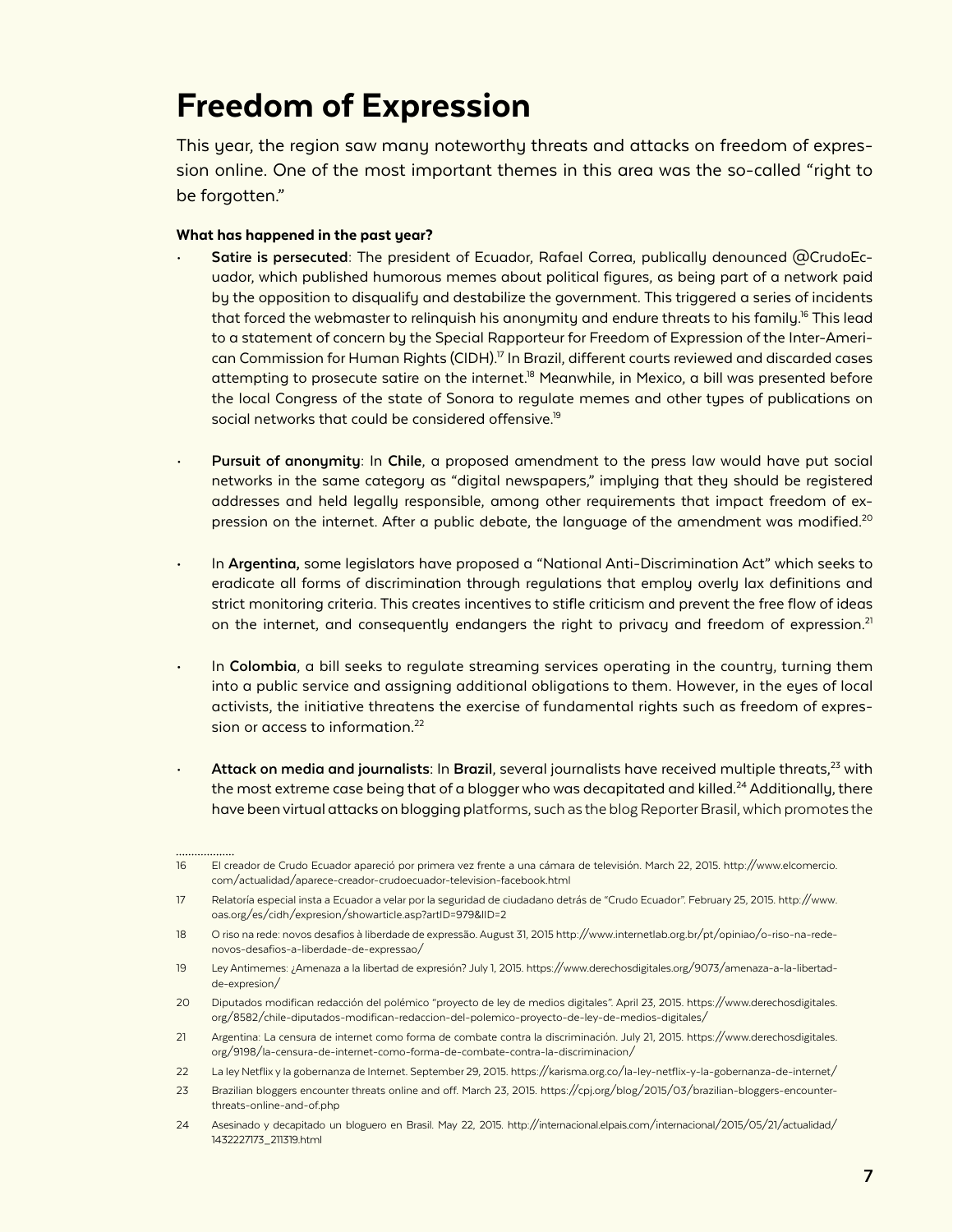protection of human rights and denounced the existence of slave labor: the site was hacked and a series of investigative reports that with complaints against important economic sectors were changed.<sup>25</sup> Similar threats have also occurred in countries such as Ecuador<sup>26</sup> and Colombia,<sup>27</sup> among others. Cyber attacks against media outlets have become common and have been recorded in **El Salvador**, **Guatemala**, **Bolivia**, **Ecuador**, **Venezuela** and **México**. 28 It is worth remembering that last year, the Inter-American Commission on Human Rights (IACHR) asked Venezuelan president Nicolas Maduro to investigate blocking of internet news portals.

• **The right to be forgotten**: After the famous decision was issued in the Google Spain case in Europe, some countries in Latin America began to propose legislation concerning the right to be forgotten, $^{29}$ often without considering questions of freedom of expression and the right to information. In **Brazil**, the Law No. 215 $30$  of the Chamber of Deputies allows anyone to request the exclusion of content deemed offensive to his honor or of having links to a crime for which he has been cleared. In contrast to the laws in the European Union, in which courts can only order search engines to exclude certain results, the Brazilian proposal would allow public figures to apply for exclusions and would leave open the possibility for courts to order host websites to delete defamatory content.

#### **Case study: the "right to be forgotten" and censure**

In addition to the relevant legal initiatives, the data protection authorities and various judicial and administrative authorities have ruled on the right to be forgotten on the internet:

**Colombia:** In July, the Constitutional Court overturned a lower court ruling that had required a Colombian newspaper to remove certain news items linking the claimant with white slave traffic, a crime for which she had been prosecuted but not convicted. In its ruling, the Constitutional Court said that the newspaper did not have to remove the items, but that it had to update the information to include that the claimant had not been convicted. In addition, it ordered the newspaper to use technical tools to prevent the items appearing a search of the claimant's name in search engines. The ruling is limited with respect to cases concerning public notoriety or violations of human rights.<sup>31</sup> In late August, the Supreme Court joined the discussion and decided that publically available court rulings with the name of people who have completed their sentences could be deleted. Today, public discussions focus on setting the parameters of what constitutes information that is in the public interest information.<sup>32</sup>

**México:** The Mexican authority with control over personal data has ordered that links be de indexed from Google, similar to what has been proposed elsewhere as a "right to be forgotten," with negative implications on the flow of information and on human rights. While the judicial

<sup>25</sup> A Repórter Brasil sofre pesado ataque digital. September 21, 2015. http://reporterbrasil.org.br/2015/09/a-reporter-brasil-sofrepesado-ataque-digital/

<sup>26</sup> Periodistas y activistas sufren repetidos intentos de hackeo. May 7, 2015. http://www.fundamedios.org/alertas/periodistas-yactivistas-sufren-repetidos-intentos-de-hackeo/

<sup>27</sup> Periodista colombiano recibe amenazas en Facebook. August 20, 2015. http://www.ifex.org/colombia/2015/08/20/jaramillo\_ amenaza/es/

<sup>28</sup> Se necesita investigación por ataque cibernético contra diario en El Salvador. August 13, 2015. http://www.ifex.org/el\_ salvador/2015/08/13/website\_clone/es/

<sup>29</sup> Recientemente en Colombia se presentó un proyecto. http://www.eltiempo.com/politica/justicia/proyecto-de-ley-paramodificar-ley-de-habeas-data-en-internet/16404925

<sup>30</sup> Cuidado: querem acesso a todos os seus dados! Reaja! September 16, 2015. https://antivigilancia.org/pt/2015/09/pl215/

<sup>31</sup> No habrá 'derecho al olvido' en Colombia. July 2, 2015. http://www.elespectador.com/opinion/no-habra-derecho-al-olvidocolombia

<sup>32</sup> Cumplidas las penas, condenados saldrán de bancos de datos de fallos. August 31, 2015. http://www.eltiempo.com/politica/justicia/ corte-suprema-bases-de-datos-de-condenados-deberan-actualizarse/16318575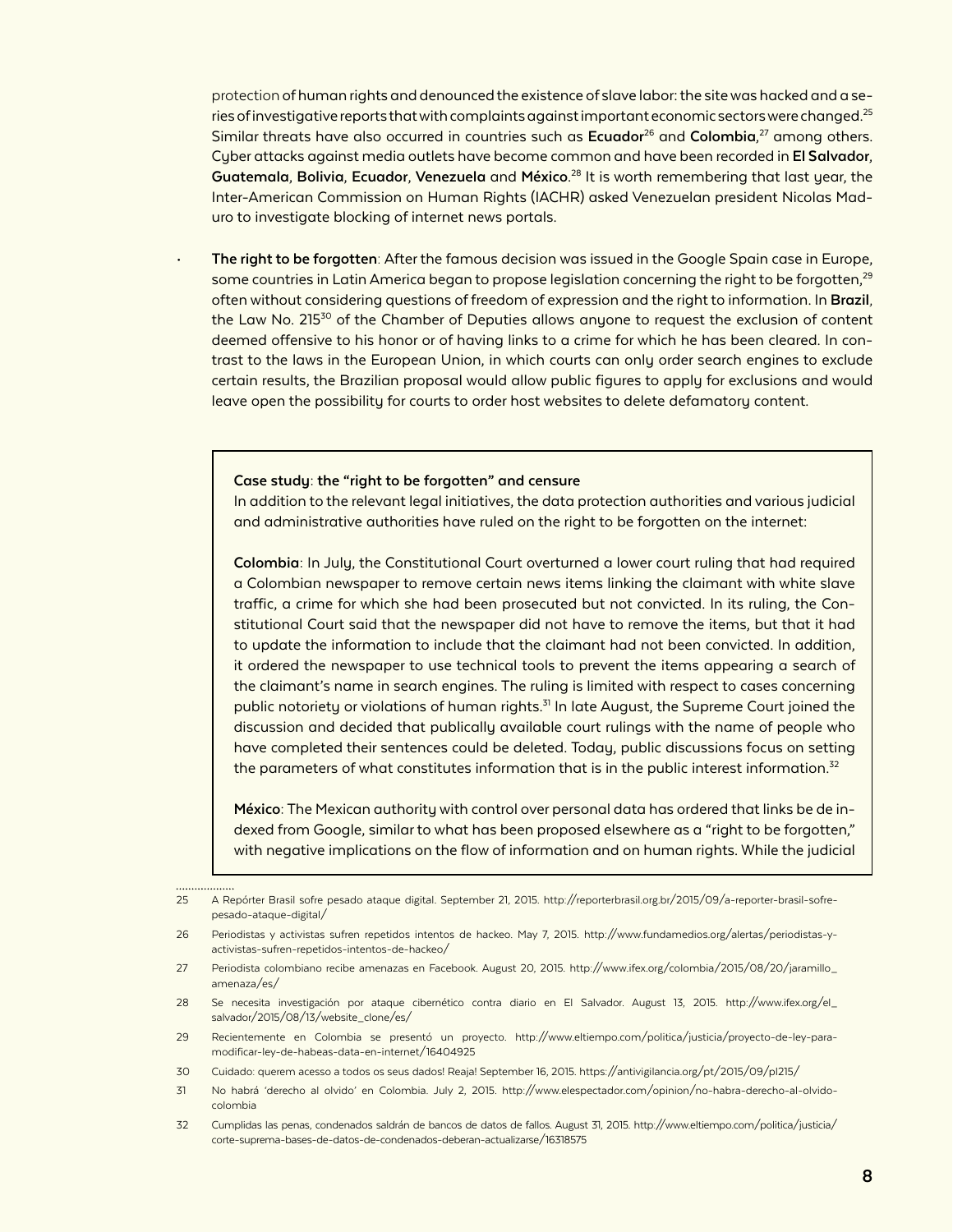order used the European Court's ruling as a precedent, in this case there was no consideration of the public interest.<sup>33</sup>

#### **Threats**

- As shown in the report "Freedom of expression, encryption, and anonymity,"<sup>34</sup> the growing persecution of anonymity online in the region is worrisome.
- Removal of content, censorship, persecution of humor and satire with the justification of a right to privacy is a constant threat in the region. When there is a broader context of political polarization, it becomes even more common (and dangerous) to use honor, political stability or national security as an excuse for censorship.
- The action taken on the right to be forgotten in the region has occurred without a thorough discussion of the legal and technological challenges the topic poses.

#### **Opportunities**

. . . . . . . . . . . . . . . . .

• Regional bodies with standards for the protection of freedom of expression online, such as the Inter-American Commission on Human Rights (IACHR), have actively issued statements and reports on the subject. Civil society organizations can take action to disseminate information in this area, particularly to relevant decision-makers in government.

<sup>33</sup> Fallo de IFAI, ¿olvido o censura en Internet? February 8, 2015. https://www.derechosdigitales.org/8368/mexico-fallo-de-ifaiolvido-o-censura-en-internet/

<sup>34</sup> Visit https://www.derechosdigitales.org/wp-content/uploads/freedom-of-expression-encryption-and-anonymity1.pdf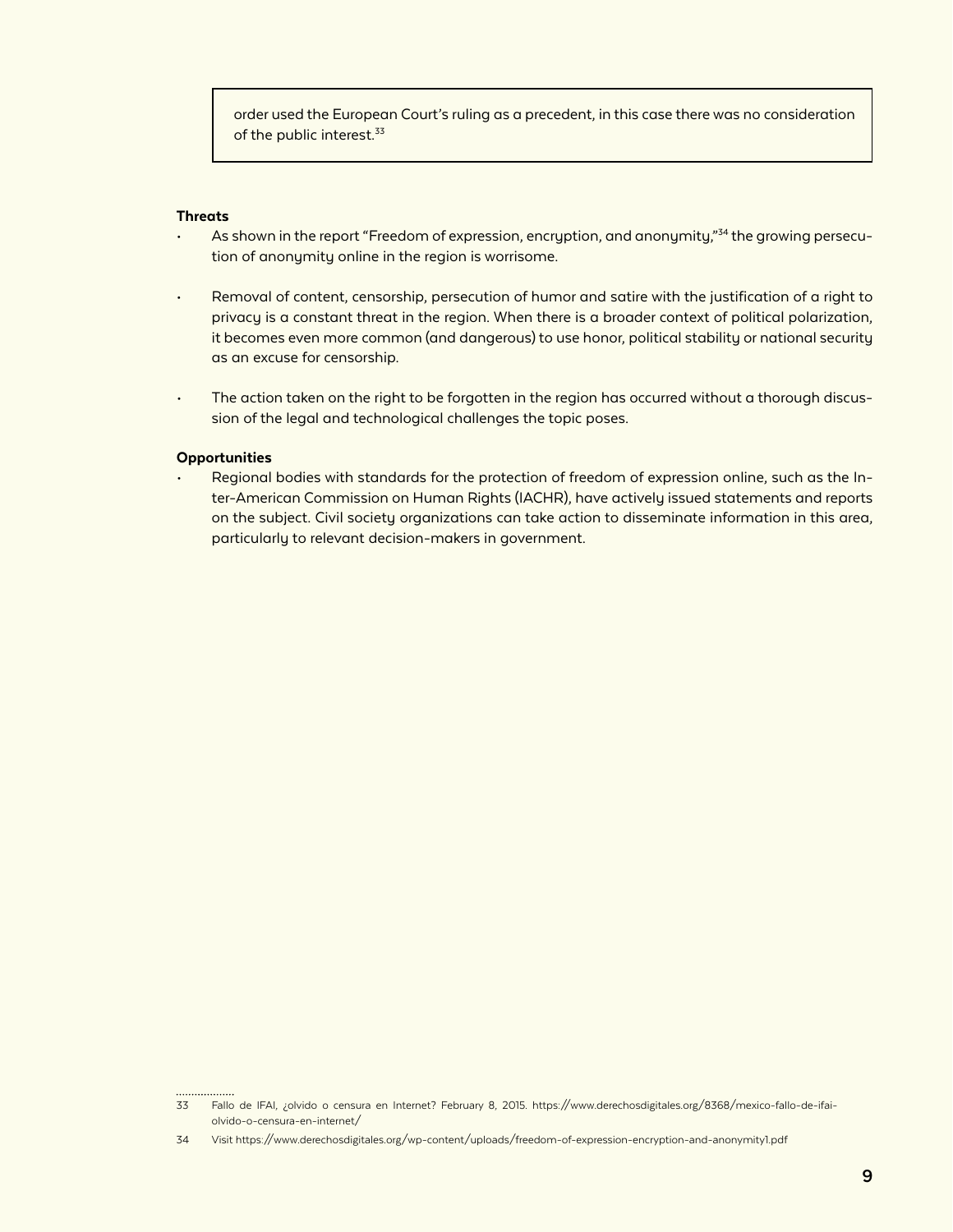### Copyright and intellectual property

Copyright and intellectual property have been used as justification for censure as well as for limiting access to knowledge and participation in cultural life.

#### What has happened in the past year?

. . . . . . . . . . . . . . .

- In **Uruguay**, a judge ordered the seizure of computer equipment used by the weekly newspaper "El Eco de Colonia" after receiving a complaint about possible illegal software used in many of these machines. Various local organizations described this as a serious violation of freedom of expression.<sup>35</sup>
- In **Chile**, there were two widely known cases pertaining to domain names and freedom of expression, but both were eventually dismissed in judgments which ended litigation. One was the case of opusgay.cl, owned by MOVILH (Movement for the Integration and Liberation of Homosexuals), which was contested by the Opus Dei in Chile.<sup>36</sup> Another was casopenta.cl, which published reporting on a corruption scandal involving Chilean politicians and Penta businesses (the large Chilean conglomerate), which was disputed by Penta in alleged defense of its intellectual property.<sup>37</sup>
- In **Mexico**, the House of Representatives introduced a bill to reform the Federal Industrial Property and Copyright Law, and an effort to protect intellectual property, proposed a series of preventive measures regarding the use of internet. However, digital rights advocates warned that the initiative could open the door to internet censorship and the blocking of the right to access information and culture, and could threaten freedom of information through direct attacks that do not adequately protect anonymity on the internet.<sup>38</sup>
- Meanwhile, in **Peru**, there are 12 bills that seek to modify the Copyright Act. On the one hand, they are seeking to provide transparency parameters for the operation of copyright collective societies; on the other, they are looking to extend the limits and exceptions to copyright in order to expand access to culture and knowledge in the country.<sup>39</sup> At the writing of this report, the proposals had not yet been discussed in the plenary of the Congress.
- A bill introduced by deputies in **Argentina** proposes to extend the private domain of photographs from 20 years from the date of publication to the entire life of the author plus 70 years after his death. Local activists have denounced the enormous harm to the public domain and access to culture that this would cause.<sup>40</sup>
- **Chile**, **Perú** and **México** are the three countries in Latin America that are part of the Trans-Pacific Partnership (TPP), a treaty negotiated in secrecy with nine other Pacific Rim countries, and, at the writing of this report, has been recently finalized and sent back to each country's national legislature. For the countries in the continent, the TPP is dangerous as it could import the rules of the DCMA from the U.S.,

<sup>35</sup> Denuncian censura indirecta de una jueza a un semanario. February 19, 2015. http://www.elobservador.com.uy/denunciancensura-indirecta-una-jueza-un-semanario-n298580

<sup>36</sup> Rechazan solicitud del Opus Dei para revocar dominio del sitio web "Opus Gay" que usa el Movilh. May 27, 2015. http://www.biobiochile. cl/2015/05/27/rechazan-solicitud-del-opus-dei-para-revocar-dominio-del-sitio-web-opus-gay-que-usa-el-movilh.shtml

<sup>37</sup> La ofensiva de Empresas Penta S.A. contra la libertad de expresión en internet. June 23, 2015. https://www.derechosdigitales. org/9062/la-ofensiva-de-empresas-penta-s-a-contra-la-libertad-de-expresion-en-internet/

<sup>38</sup> Los dudosos fundamentos y efectos del proyecto de Ley Beltrones. February 19, 2015. https://www.derechosdigitales.org/8388/ los-dudosos-fundamentos-y-efectos-del-proyecto-de-ley-beltrones-en-mexico/

<sup>39</sup> ¿Cómo va la reforma de la Ley sobre Derechos de Autor? March 2, 2015. http://www.hiperderecho.org/2015/03/reforma-derechosautor/

<sup>40</sup> Organizaciones contra la privatización del patrimonio fotográfico en Argentina. Octubre 2, 2015. http://www.vialibre.org.ar/2015/10/02/ organizaciones-contra-la-privatizacion-del-patrimonio-fotografico-en-argentina/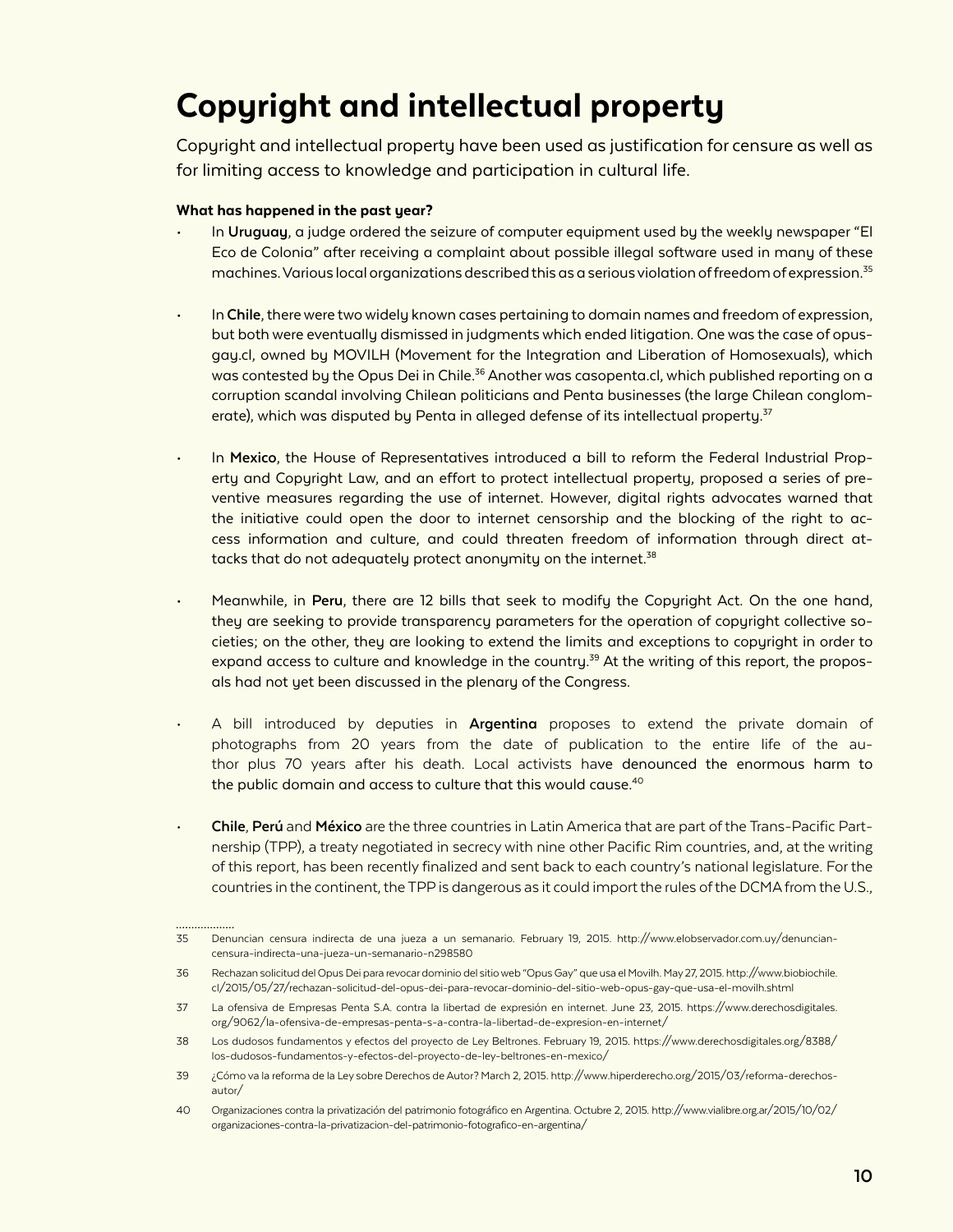placing new obligations on internet providers for allegedly infringing content, penalizing unlocking devices, and increasingly prosecute threats to copyright on the internet.

#### **Case study: Student can go to jail for sharing**

The case of a Colombian graduate student on trial for sharing an academic article will resume in February 2016. The author of the academic article filed charges of copyright violation against Diego Gómez for uploading it to the web-sharing site Scribd, although Gómez says that he was just trying to share the conclusions of the study with his classmates, and did not profit from his actions. The 27-year old could face a maximum sentence of eight years in prison.

#### **Threats**

- The signing of the TPP has meant that the three Latin American countries involved have bowed to pressure from the United States, and have agreed to take maximalist positions on copyright that threaten access to knowledge and freedom of expression on the internet.
- The TPP will become the standard in the next international commercial negotiations with respect to intellectual property and copyright.

#### **Opportunities**

- The TPP must still be approved, ratified and implemented by the congresses of Peru, Chile and Mexico. This means that there is still time for advocacy on the risks of the treaty.
- Given the total lack of transparency in the TPP negotiations, Wikileaks has been fundamental in leaking various drafts of the document, so that civil society has access to them and can identify which battles to wage.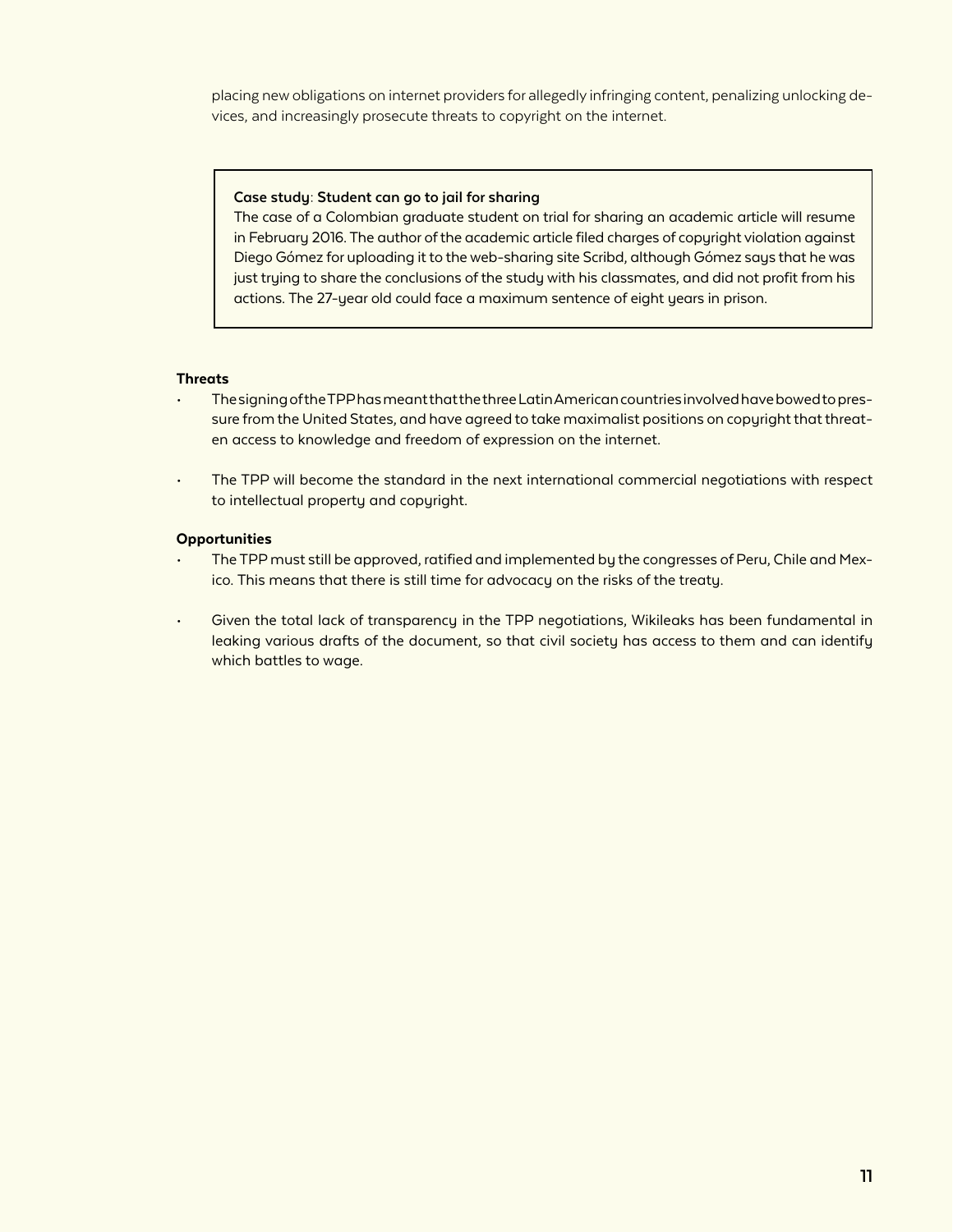### Privacy and Personal Data

Many Latin American countries took steps this year to modernize their laws on personal data.

#### What has happened in the past year?

................

- Many countries are in the process of modifying their laws on personal data. In **Chile**, the government has continually delayed entering a new draft law to Congress, for which it got a warning from the OECD.41 In **Honduras**, meanwhile, the development of a new law is well underway, which, among other things, penalizes data trafficking.<sup>42</sup> In **Brazil**, three distinct proposals for a law of protection on personal data are under debate: one in the Chamber of Deputies, one in the Senate and a third public consultation of the Ministry of Justice. One has its origins in the advertising industry, and the other follows the European model of protection. Additionally, another law is being proposed for the creation of a register that stores unique identifying biometric data information.<sup>43</sup> In the absence of an existing data protection law, this proposal is worrisome.
- In **Peru**, there has been an important debate on the enactment of a Law on the Protection of Personal Data (LPDP), which imposes fines on private entities for the misuse of personal data for a purpose that the holder of the personal data did not authorize. The law has many critics among experts and civil society, because its maximalist and protectionist tenor would conflict with other freedoms, such as transparency and access to information.<sup>44</sup>
- In **Bolivia**, the Authority for the Regulation and Control of Telecommunications and Transport (ATT) finally launched the electronic signature ("firma digital"), which allows parties to conduct business online in a streamlined and efficient manner. For local activists, however, it is still necessary to improve access and internet infrastructure in Bolivia to broaden its benefits for a greater portion of the population.45
- A major controversy erupted in **Nicaragua** with the draft Law on the Promotion and Development of the National Network of Broadband Telecommunications Services, which, according to many local activists, contained provisions which in practice would result in the absolute state control of the flow of information leaving and entering the country via the internet. Due to pressure from the private sector and independent journalists, the measure was not ultimately approved.<sup>46</sup>
- The "Plan Ceibal" is a technological and social inclusion program that provides a computer with free Wi-Fi to each student and teacher in the public education system in **Uruguay**. A government agreement with Google allows beneficiaries of the "Plan Ceibal" to use all "Apps for Education" applications for free and without advertising. Local activists and academics opposed the initiative for the problems of technological neutrality and concerns that it would jeopardize the privacy of students. In response, the Regulatory Control Unit Personal Data (URCDP) ruled that the agreement

<sup>41</sup> OCDE envía carta de advertencia a Chile por retraso en protección de datos personales. July 23, 2015. http://www.pulso.cl/noticia/ economia/economia/2015/07/7-67305-9-ocde-envia-carta-de-advertencia-a-chile-por-retraso-en--proteccion-de-datos.shtml

<sup>42</sup> Anuncian sanciones contra el tráfico de datos. August 17, 2015. http://www.elheraldo.hn/pais/869895-214/anuncian-sancionescontra-el-tr%C3%A1fico-de-datos

<sup>43</sup> Brasil anuncia projeto para identificação unitária com dados biométricos. Como anda o tema na América Latina? Julio 7, 2015. https://antivigilancia.org/pt/2015/07/1339/

<sup>44</sup> The friction between transparency and personal data protection in Peru. July 14, 2015. http://www.digitalrightslac.net/en/la-friccionentre-la-transparencia-y-la-proteccion-de-datos-personales-en-peru/

<sup>45</sup> Firma digital brinda 7 ventajas a los sectores público y privado April 13, 2014. http://www.la-razon.com/index.php?\_url=/suplementos/ financiero/Firma-ventajas-sectores-publico-privado-financiero\_0\_2031996905.html

<sup>46</sup> El Gobierno de Nicaragua crea una ley para controlar Internet. May 13, 2015. http://internacional.elpais.com/internacional/2015 /05/13/actualidad/1431535413\_014757.html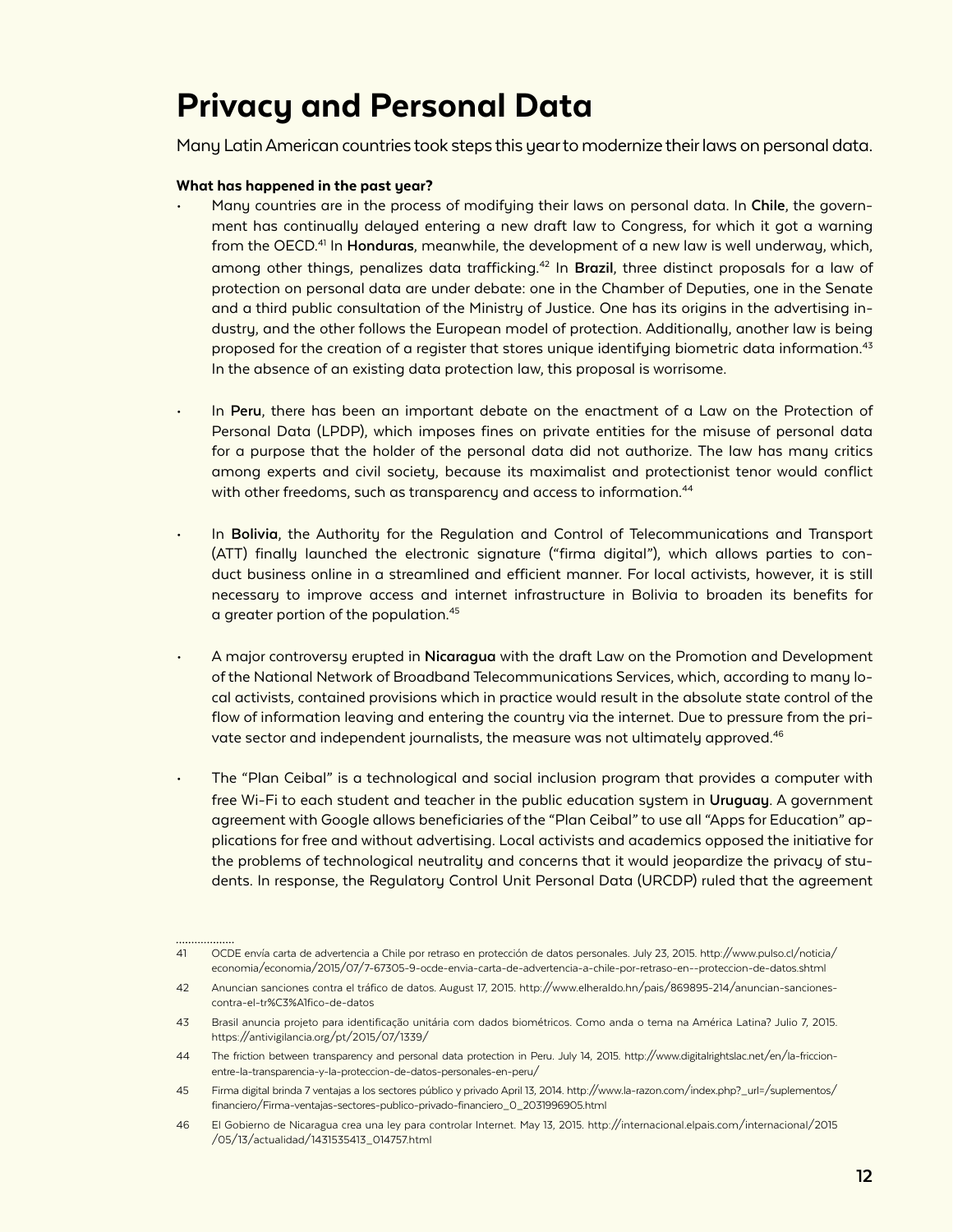was signed in compliance with all current regulations regarding the protection of personal data.<sup>47</sup>

• In **Argentina**, the Ombudsman of Buenos Aires asked Google and YouTube to remove content that violated the rights of a teenager who claimed to be a victim of cyberbullying. $48$ 

#### **Case study: Rejection of the metadata retention law**

In **Paraguay** a draft bill was proposed that would oblige internet service providers to keep for 12 month the details of who communicated with whom, for how much time, and from where. It also would have permitted authorities to have access to this data by an order of an investigating judge, exposing the geolocation information revealing the physical whereabouts of Paraguayans through time. The given excuse for keeping this data was to fight against organized crime and child pornography.

After an arduous campaign against the project led by the local NGO TEDIC, the law popularly known as "Pyrawebs" was rejected. The general consensus was that the initiative allowed the Paraguayan government to massively monitor its citizens, thus damaging their privacy, free association, anonymity and freedom of expression.

#### **Threats**

- Development of a proposed rule for the protection of personal data in Ecuador is underway. Because the project has not been made public, its focus and scope are unknown.
- The prosecution of cybercrime and child pornography are often used as an excuse by states in the region to introduce laws that infringe on the privacy of individuals.
- Despite the successful rejection of the law that sought to retain the metadata of internet traffic in Paraguay, there are countries in the region that have similar regulations; such is the case of Chile, where ISPs must store this information for up to two years.

#### **Opportunities**

• Countries that are in the process of working on their rules on personal data have the opportunity to pass laws that are current and consistent with the challenges that new technologies pose to the protection of privacy.

<sup>47</sup> Tras las críticas de la Udelar, Plan Ceibal sale a defender su acuerdo con Google. July 10, 2015. http://www.elobservador.com.uy/ tras-las-criticas-la-udelar-plan-ceibal-sale-defender-su-acuerdo-google-n659849

<sup>48</sup> Intiman a Google a eliminar información de un adolescente, víctima de ciberacoso. October 14, 2015. http://www.lanacion.com. ar/1836404-pidieron-a-google-y-youtube-que-eliminen-informacion-de-un-adolescente-victima-de-ciberacoso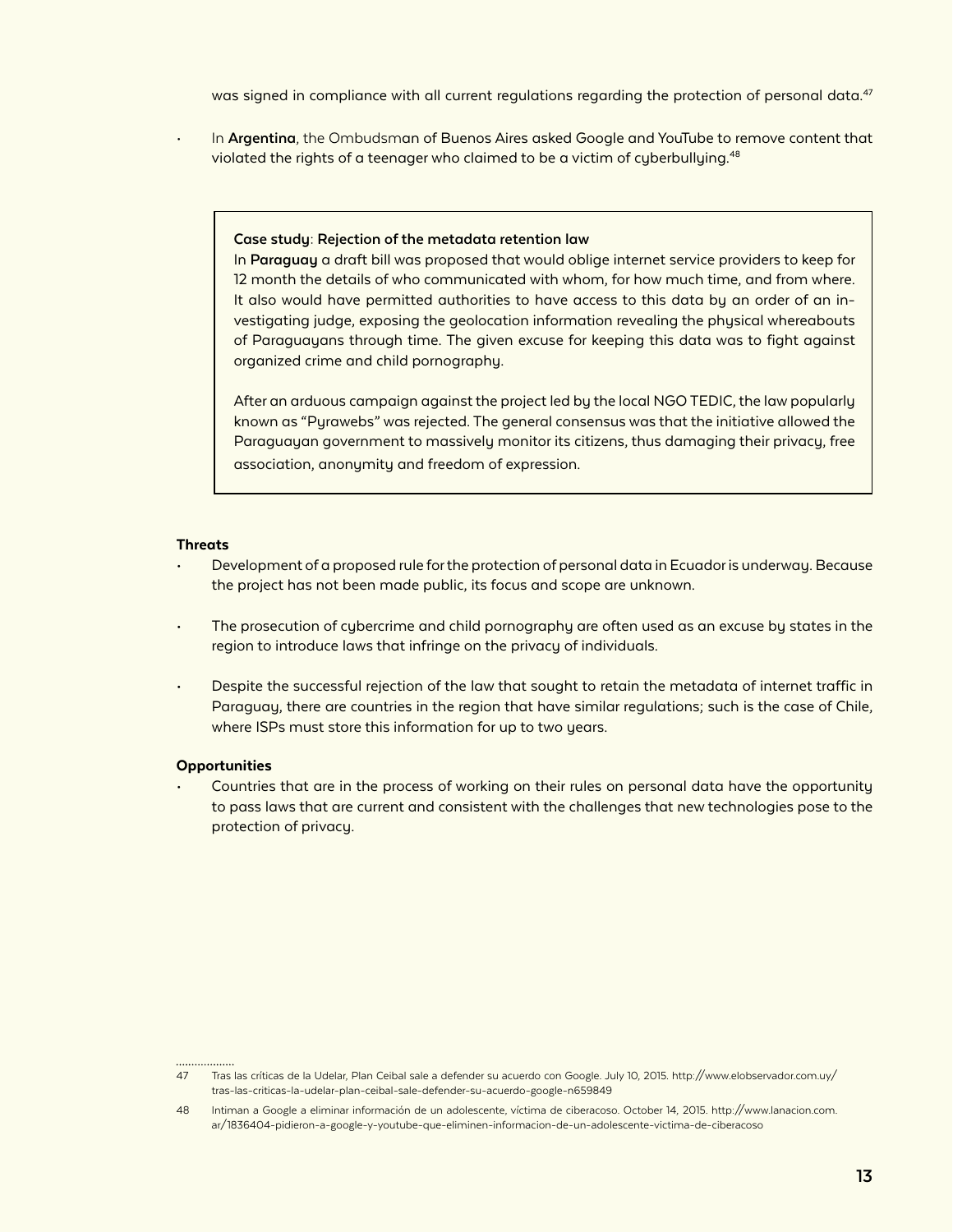### Spying and surveillance

Revelations of the use of the internet for espionage and surveillance practices, directed towards various Latin American countries, had an enormous impact this year. News leaks confirmed what many activists have suspected for years.

- In **Argentina**, at the beginning of 2015, the prosecutor Alberto Nisman was found dead in his building with a gunshot wound to the head. Given the importance of the causes that the prosecutor was investigating, the case had global significance. In the investigation into his death, it was discovered that Nisman was targeted by the Remote Access Tooklit (RAT), a software that allows a hacker or spy remote access to someone's computer or mobile device.<sup>49</sup> After his death, the intelligence system was reformed and a new intelligence agency was created in the country, complemented by a New Doctrine of National Intelligence (NDIN). While the latter scored a breakthrough in transparency, there is still a need to explicitly recognize the protection of human rights.<sup>50</sup> These developments come amid accusations that the government of Cristina Fernandez de Kirchner has spied on powerful businessmen, political opposition leaders, renowned journalists, judges, prosecutors and students.<sup>51</sup>
- In addition, documents provided by Edward Snowden denounced "Operation Quito," a secret program of cooperation between the US National Security Agency (NSA) and UK Government Communications Headquarters (GCHQ), which included covert operations on social networking sites and the interception of communications and military security, in order to be informed about Argentina's plans regarding the Falkland Islands and influence public opinion.<sup>52</sup>
- In **Uruguay**, the Ministry of Interior and Justice launched "El Guardian", a program for intercepting calls, emails an social networks.<sup>53</sup>
- In **Peru**, the National Intelligence Directorate, under the government of Ollanta Humala, purchased modern phone and internet interception equipment for external purposes that included combatting drug trafficking, among others, but soon there were allegations that the DINI watched political opponents and had intercepted their communications.<sup>54</sup>
- In the context of new revelations of the NSA having spied on the government of Dilma Rousseff,55 **Brazil** will form a Center to Fight Against Terrorism (CIET) in preparation for the 2016 Olympics, to exchange information and work towards the prevention of terrorism. It is not known what kind of database integration will be done, but interviews with the government have made it clear that part of the plan is to "strengthen allianc-

<sup>49</sup> Un hacker explica el virus que tenía el celular de Nisman. October 12, 2015. http://www.clarin.com/politica/Alberto\_Nisman-celularhacker-Black\_Hat\_USA\_2015-Marquis-Boire-fiscal\_Viviana\_Fein-peritaje-equipos\_de\_Nisman-investigadores\_0\_1411059122.html

<sup>50</sup> Análisis de la ADC de la Nueva Doctrina de Inteligencia Nacional. July 13, 2015. http://www.genteba.com.ar/index.php/politica/ item/77064-an%C3%A1lisis-de-la-adc-de-la-nueva-doctrina-de-inteligencia-nacional

<sup>51</sup> Espiados: cómo nos vigilan las redes del Gobierno. August 23, 2015. http://www.clarin.com/politica/Espiados-vigilan-redes-Gobierno\_0\_1417658396.html

<sup>52</sup> Espionaje británico por las Malvinas. April 3, 2015. http://www.pagina12.com.ar/diario/elpais/1-269645-2015-04-03.html

<sup>53</sup> "El Guardián": gobierno pone en marcha súper espía informático. March 5, 2015. http://www.elpais.com.uy/informacion/guardiangobierno-pone-marcha-super.html

<sup>54</sup> La DINI hizo rastreo masivo vía el Reniec. May 7, 2015. http://diariocorreo.pe/tema-del-dia/la-dini-hizo-rastreo-masivo-via-elreniec-585471/

<sup>55</sup> Estados Unidos espionaram assistente pessoal de Dilma e avião presidencial. July 4, 2015. http://brasil.elpais.com/brasil/2015/07/04/ politica/1436023048\_802199.html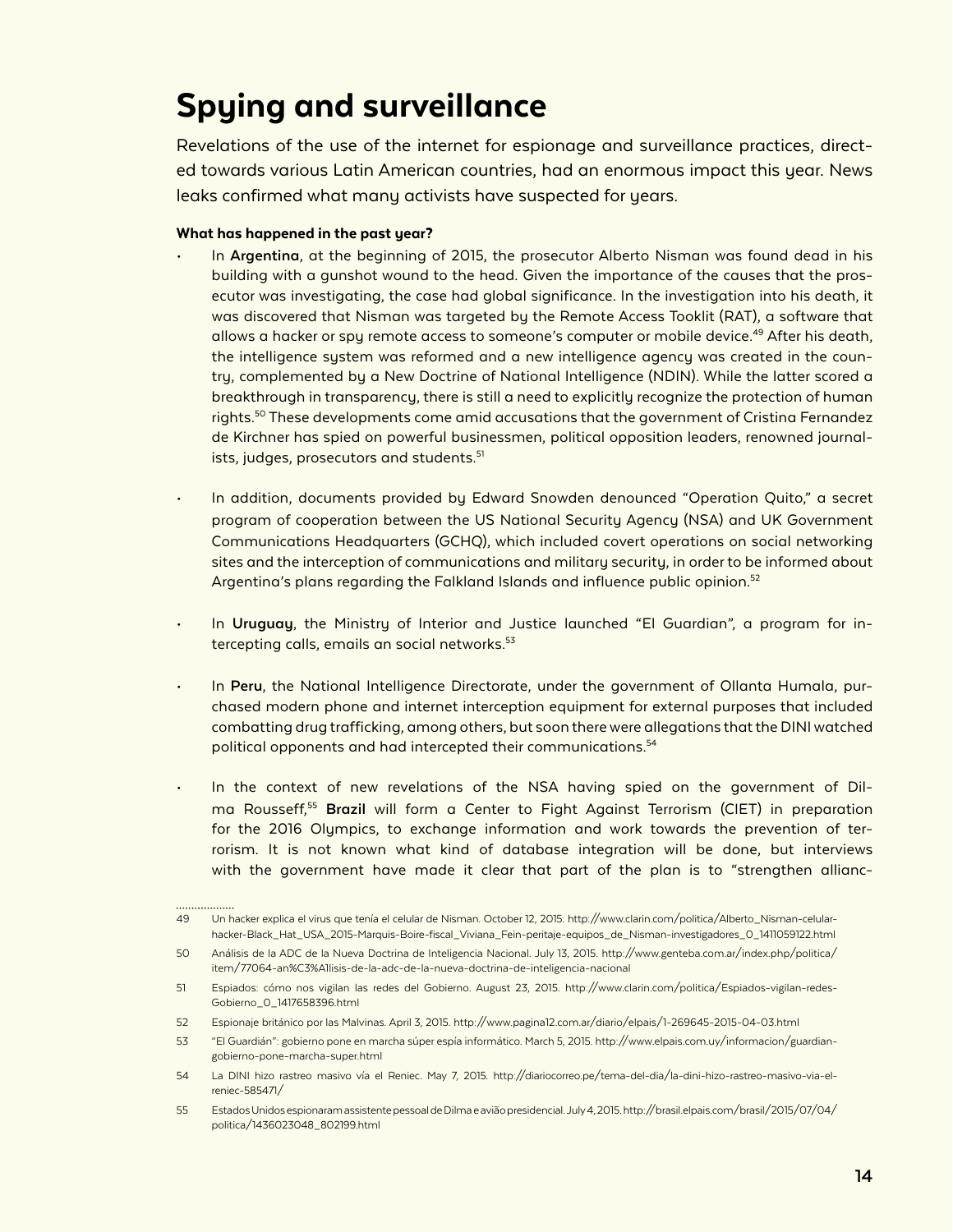es with countries of Interpol<sup>"56</sup> and, according to the Brazilian Intelligence Agency (ABIN), the country already has relationships with 80 other countries to exchange information.

• According to the latest report by Citizen Lab, **Mexico**, **Venezuela** and **Paraguay** are purportedly using the spying software FinFisher, traditionally used to monitor software activists and political dissidents.57

#### **Case study: How has Hacking Team affected the region?**

The hackers that hacked into Hacking Team revealed that the Italian company counts various Latin American governments as customers: **Brazil**, **Chile**, **Colombia**, **Ecuador**, **Honduras**, **Mexico** and **Panama**. In addition, **Argentina**, **Paraguay** and **Uruguay** have been in talks with the company about the use of its services. Although the scope of these tools in the customer countries is still not 100% clear, there are likely violations of the right to privacy and freedom of expression and opinion. 16 civil society organizations rejected the purchase of this technology in the region.<sup>58</sup>

In **Brazil**, the spying software was purchased by the Federal Police. The only official response to the controversy came from the Army Command, which admitted negotiations with the company but denied making any purchases.<sup>59</sup>

The Investigations Police of **Chile** have spent USD 2.85 million on the tool. Emails show that the police would use this program for warrantless spying, although police said the opposite.

In **Colombia**, the National Police Intelligence spent USD 335,000 for the software known as Galileo, along with USD 35,000 in annual maintenance. Leaked emails also show that Hacking Team has sold its software to the United States Drug Enforcement Administration (DEA), and that the DEA has used it to intercept all ISP traffic from Colombia.

The Ministry of Intelligence **Ecuador** (SENAIN) also bought spyware. According to the Associated Press, $60$  in leaked emails there is evidence that the government of Rafael Correa used the malware Hacking Team to spy on Carlos Figueroa, physician and member of the opposition, who in 2014 was sentenced to six months in prison for "insulting" the president through his criticism. For its part, SENAIN denied having any contractual relationship with the company Hacking Tem.

In 2014, The National Bureau of Investigation and Intelligence (DNI) of **Honduras** paid USD 355,000 to Hacking Team.

**Mexico** is the most important client of Hacking Team at the global level in terms of spending and the number of clients. Leaks identified up to 14 individual contracts with the company. So far, there is evidence that in the state of Puebla, the state govern-

. . . . . . . . . . . . . . .

<sup>56</sup> Rio de Janeiro terá Centro de Enfrentamento ao Terrorismo na Olimpíada. July 30, 2015. http://www.brasil.gov.br/defesa-eseguranca/2015/07/rio-de-janeiro-tera-centro-de-enfrentamento-ao-terrorismo-na-olimpiada

<sup>57</sup> Pay No Attention to the Server Behind the Proxy: Mapping FinFisher's Continuing Proliferation. October 15, 2015. https://citizenlab. org/2015/10/mapping-finfishers-continuing-proliferation/

<sup>58</sup> Sociedad Civil de América Latina rechaza software espía de Hacking Team. July 7, 2015. https://www.derechosdigitales.org/9081/ sociedad-civil-de-america-latina-rechaza-software-espia-de-hacking-team/

<sup>59</sup> Hacking Team é hackeada e tem seus documentos vazados. July 10, 2015. https://antivigilancia.org/pt/2015/07/hacked-team/

<sup>60</sup> Correction: Ecuador-Hacking The Opposition story. Agosto 7, 2015. http://bigstory.ap.org/article/6f41d49888174b45857d34511fda 1caf/apnewsbreak-email-leak-suggests-ecuador-spied-opposition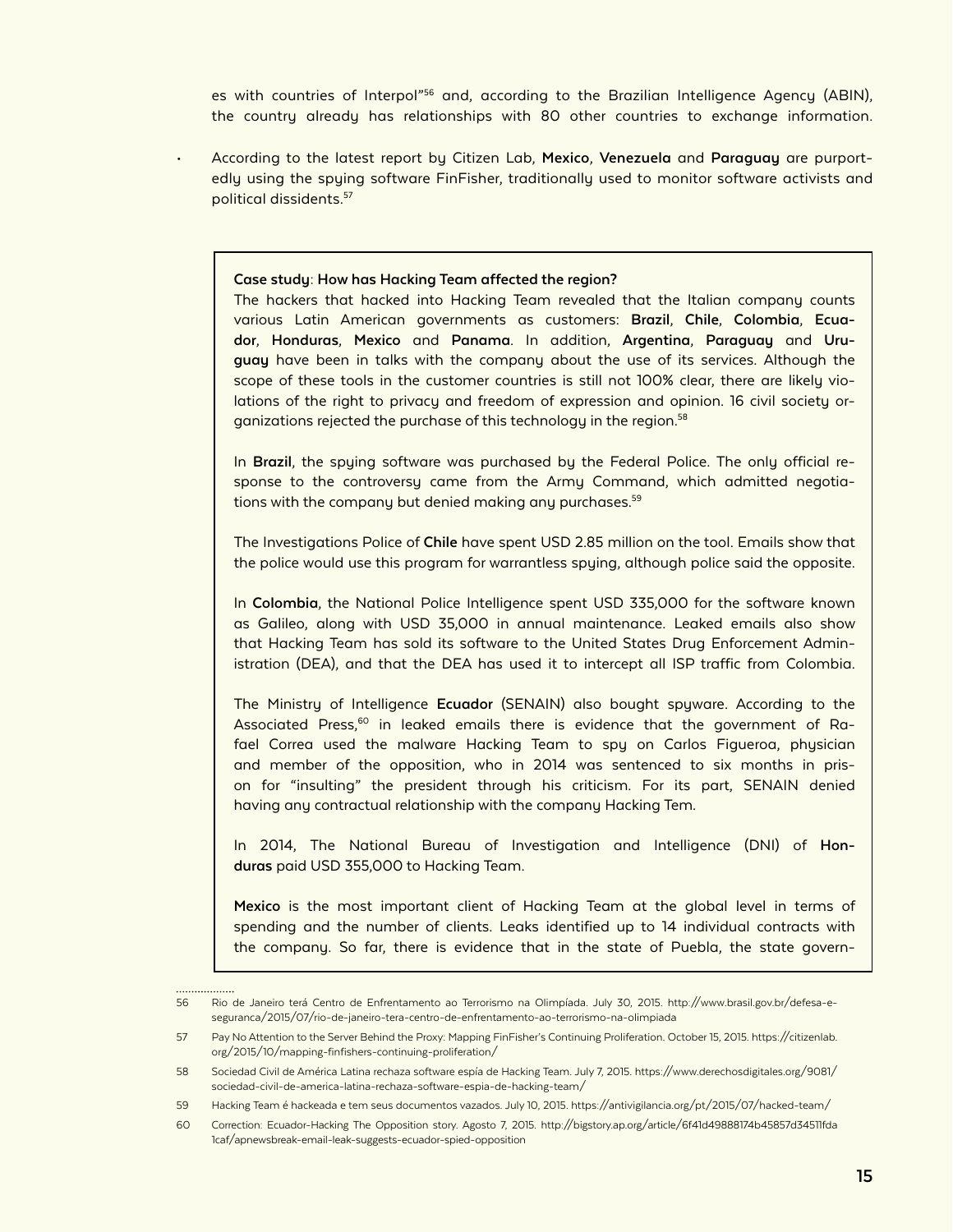ment used the tools of Hacking Team to spy on political opponents and journalists.<sup>61</sup>

The emails reveal that the Security Office of the Presidency of **Panama** was in talks with Hacking Team since 2012. The first Anti-Corruption Prosecutor's Office launched an investigation into Panama for the purchase and subsequent disappearance of spy equipment purchased by the government of Ricardo Martinelli (2009-2014).<sup>62</sup>

#### **Threats**

- There is total secrecy and lack of transparency on the objectives, scope and limits of surveillance systems.
- In the context of overall mass surveillance in the region, the increasing use of surveillance on political opponents and activists is worrisome.
- Due to the secrecy of these state surveillance programs and the lack of accountability mechanisms that allow citizens to control the actions of their government, there is still much to learn about the state of spying and surveillance in Latin America.

#### **Opportunities**

..................

- Reports such as those from Citizen Lab as well as other leaked documents have enabled civil society organizations to at last have evidence of what until now they had only been suspicious.
- Mexico is one of the most troubled countries in this regard. Nevertheless, the NGO Red en Defensa de los Derechos Digitales (R3D) mounted a legal challenge to the articles of the Federal Telecommunications and Broadcasting Act that deal with the exchange of information between internet companies and federal security agencies, and this will be taken up by the Supreme Court of Justice (SCJN).<sup>63</sup>

<sup>61</sup> El gobierno de Puebla usó el software de Hacking Team para espionaje político. Julio 22, 2015. http://www.animalpolitico. com/2015/07/el-gobierno-de-puebla-uso-el-software-de-hacking-team-para-espionaje-politico/

<sup>62</sup> Panamá pesquisa gestión de Martinelli por caso Hacking Team. Agosto 10, 2015. http://es.panampost.com/thabata-molina/2015/08/ 10/panama-investigara-a-martinelli-porescandalo-de-hacking-team/

<sup>63</sup> SCJN revisará artículos de cibervigilancia de Ley telecom. Agosto 4, 2015. http://m.cnnexpansion.com/tecnologia/2015/08/03/ suprema-corte-mexicana-revisara-articulos-de-cibervigilancia